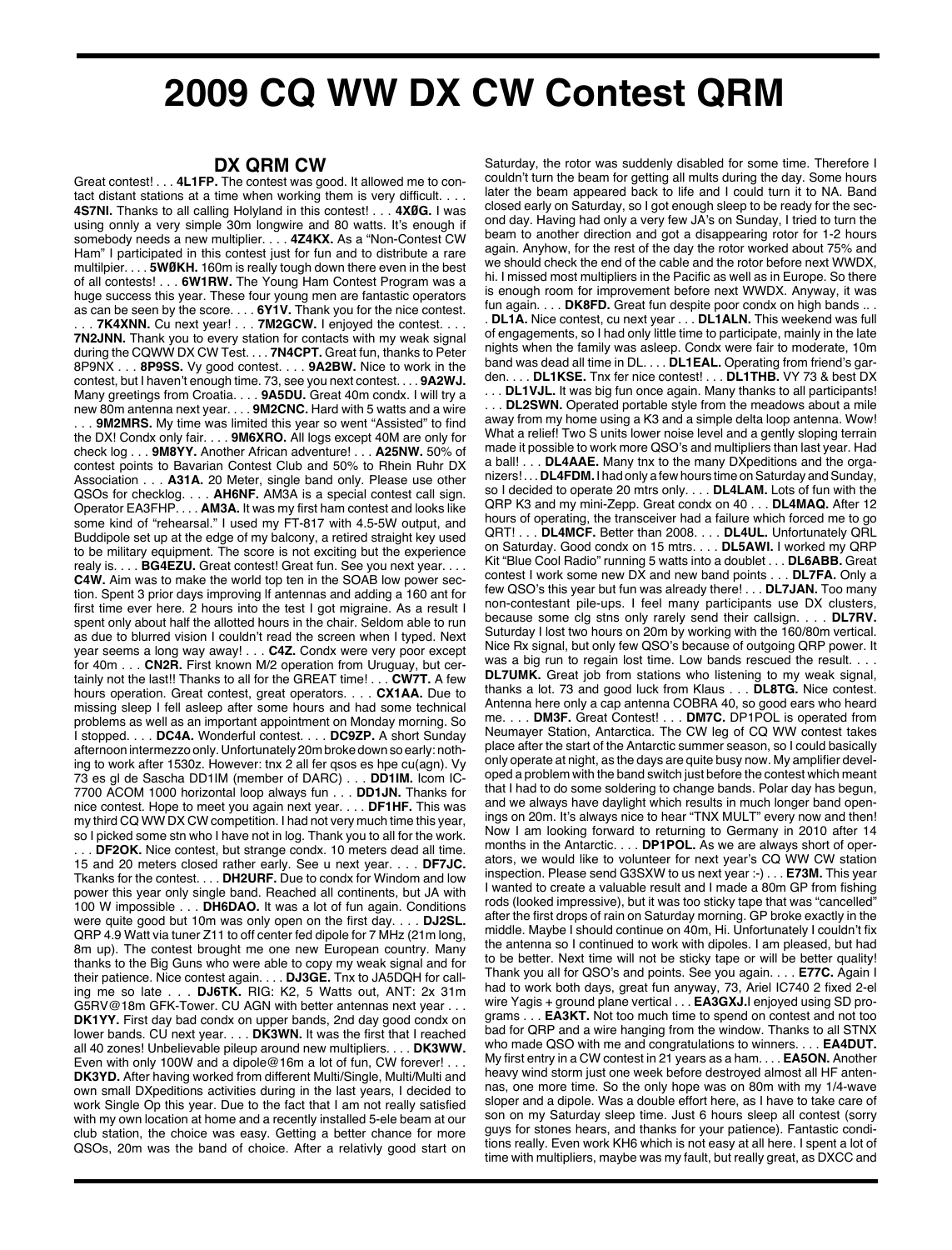WAZ were worked in just a contest, with a modest station . I enjoy a lot. . . . **EA6SX.** Very nice test . . . **EA8CQW.** A fabulous contest is my second participation, this year more seriously, but could only be a few hours in radio. I promise to improve my telegraphy next year and compete much more prepared. I could add many new countries due to the contest. A greeting and we listen in another contest. . . . **EC1KR.** Thanks very much to Julen EB2BXL and family for his support. . . . **EE2W.** 160m was not that good this weekend and terrible on Saturday night. So bad I went to bed. It picked up again on Sunday night. Thanks for contest. . . . **EI2CN.** My first CW contest . . . **EI4GXB.** CQWW CW magic! Good propagation made for a great contest . . . **EI4HQ.** Been 19 years since my last effort on 80m. Operated with a similiar antenna and power as before. Good to see I've gotten a bit better over the years, Hi.Great fun, won't be leaving it another 19 :- ) . . . **EI6FR.** SD software worked perfectly. Many thanks to all stations who copied my QRP signal especially on 160m. . . . **EI8FH.** TNX for FB contest. . . . **ER2RM.** TNX for FB contest. . . . **ER5DX.** Thanks fer nice contest. 73. . . . **ES4MM.** Condx were very good! . . . **ES5RY.** Very poor conditions on 15 meter band . . . **EU1AI.** Nice test! . . . **EW2EO.** Good test! . . . **EW2WW.** Great contest CW . . . **F5MPN.** Good propagation and many stations on the air. Very best contest. . . . **F5NKX.** Burned the balun of my beam so had to go QRP. . . . **F5RAB.** Thanks to the magic of CW, and although I used a non-rotatable, trapped dipole on the roof of a building in the Paris suburb and 100 W, I've been lucky enough to work some nice DX. . . . **F5SGI.** Thanks to the organizers for the contest and all of you for the contacts. Conditions were quite noisy due to weather conditions. Heavy storm destroyed the 80 and 160 m verticals during the first night. The 160 m could not be repaired for the second night and the 80 m was damaged a second time and could only partly be repaired just to work some more European stations, unfortunately no more DX. Highlights were certainly JA5FDJ after a long struggle on 40m (tnx) followed by JS3CTQ who came back on the second call, great. VK6AA went 'en passant' in the log (tnx) and not to forget ZY7C on 80 and 40 m (tnx). I had the feeling that there were much less North American stns workable than last year. Nevertheless, I enjoyed the contest and hope to see you again in 2010.

. . . **F5VBT.** Difficult weekend because a lot of QRN by rain and storm in south France. But I am always very happy to make CQWW. . . . **F6CWA.** Running 100w to a vertical trapped dipole for 10/15/20 m and a short wire for 40/80m. It was fun to compete against big guns to log HC8 or KP2 stations. . . . **F6DSV.** Murphy was in Martinique this year, and believe me, he was very active! . . . **FM5CD.** Excellent contest and my favourite of the year. Can't wait till next year . . . **GØAZH.** K3 barefoot and a temporary 10m vertical among the wet trees and shrubs at my QTH outside London. Family and other commitments made my participation less focused than originally planned with 20 hrs on the radio. It was fun as always but also challenging when doing low power among the big guns. Good propagation and plenty of skilled operators made the contest enjoyable but the cluster mob drives me nuts. The only way to work DX when you run low power is to find them before they are spotted and the click and shout mob descends. Mayhem breaks out when the guys with QRO amps call furiously and continously. . . . **GØCKV.** had QRM from a local TV timebase, but great fun. Thanks for all. Hope to see you all next year, 73. . . . **GØDCK.** First time entrant. Great fun! SD worked fine! . . . **GØEFO.** Condx on 15m made it hard going, especially with the local QRM here from PLAs, etc, etc. 40m was fun! . . . **GØHDB.** Really enjoyed the contest this year. A special thank you to all those CW ops who slowed down to 16 wpm for me even when they were running at 30 wpm! Will certainly be taking part next year . . . . **GØRPM.** Enjoyable contest, as usual.Conditions not too bad. SD worked perfectly, as it always does. . . . **G2HDR.** Enjoyable as always. Some zone 33 stations were excessively long in between callsigns - very frustrating ! If you like a challenge try having a neighbour with a Plasma TV; beats any other QRM! . . . **G3KKP.** Originally intended a SOSB 160 entry, as last year but the band wasn't a patch on 2008, so spent most of my limited time on 80m, with a couple of hours on 15 and some fill-ins on the other bands. I was mainly chasing non-EU and so the mult totals suffered somewhat. . . . **G3LET.** Hard going this year. Also had to contend with low antennas due to gale force winds over the weekend but had a great time and picked up a few QRP new ones. CU next year. . . . **G3LHJ.** Had lots of fun when able to participate. Sorry 15m was not so good on Saturday. Great to hear a lot of familiar callsigns. Great to have SD for logging . . . **G3LIK.** I'm getting a little too old for 48 hour contests but I thoroughly enjoyed CQ WW. SD logger and keyer worked superbly. Heavy rain on Sunday caused much QRN. . . . **G3MZV.** Who would ever deliberately miss CQWW CW, the best CW contest on the planet? . . . **G3TXF.** A smaller than usual effort, due to birthday celebrations (mine) and other family commitments. Condx also disappointing. . . . **G3UFY.**

Mostly S&P until the last couple of hours. The band died almost comletely around 20:00 UTC on Sunday, but perked up again seriously from 22:00 when I tried 'running' on CW. this was something new for me. It's very hard to stop hitting the paddle and send manually! Was using N1MM logger for the first time and soon realised the advantages of band maps, master look-ups, running score, etc. Been a 'more traditional' op until now. Got a lot of hands-on experience with what appears to be a very sophisticated program. Thoroughly enjoyed my 31 hours operating. Also managed to pick up six new 40m DXCC countries. . . . **G3VPW.** Condx not great from here. Must get up on Sunday earlier! . . . **G3VYI.** Not a serious entry, just popped on between weekend chores to make a few QSOs. Conditions seemed generally poor. Only heard one signal on 10m and couldn't work that! . . . **G3WRR.** Can 10m get any worse? . . . **G3WW.** Conditions still pretty dire, very little in the way of DX worked. Nice opening to US on 15m on Sunday, nothing heard at all though on 10m. As usual hard going on QRP, but better than I had thought. . . . **G3YMC.** Very noisy band wiith some technical issues. The K3 selectivity came home to me . . . **G3YXX.** I noticed no difference running 100w instead of 200w. No openings on 10m at all. 15 poor with half G5RV. Sorry no exact frequency readout in the log. Mostly search and pounce. An enjoyable contest. . . . **G3ZGC.** Lots of fun. . . . **G3ZHE.** WOW! What a real treat for a Little Pistol to be able to work DX without calling, calling, calling. Best score I've submitted for many years. Did think of a single-bander, but decided I'd enjoy all bands rather than go for wallpaper.

.. G3ZRJ. For personal reasons I could not commit much time to this year's contest but I enjoyed doing it in a more relaxed manner, just 15 hours in the chair. Very pleased to be called by 9L5A on top band on Sunday evening, and B7P on 15m long path was a surprise. . . . **G4BUO.** Great fun, nice opening to the US on Sunday afternoon . . . **G4DDL.** Enjoyed the test. Lots of stations but not a lot of DX for me. managed more time, hence my best score ever, though lost 3 hours when both my neighbor and daughter locked themselves out of the house at the same time. I used SD as usual. . . . **G4DDX.** First time entry. Operating method search and pounce. Thoroughly enjovable contest. Hope to take part again next year Logging prog usedSD byEI5DI . . . **G4RYV.**Running 5W to a trap vertical, and a top-band wire. Shame that 10m did not do anything here. Very pleased to pick up some new CW DXCC on 160m, but all inside Europe! . . . **G6CSY.** The best solo effort I've ever made. Here's to next year! . . . **GA3WUX.** Excellent contest. Had a good amount of time and great to see 15m open with lots of DX about. . . . **GI4SJQ.** Decided to go in the LP section this year to see how we would do. Good fun but harder work with no amp! Best moment, worked HC8GR on 15m with 15w when nobody else calling him. CU next year. . . . **GMØEGI.**Too far north to get any good propagation on 15m and 10m. Great fun though!

. . . **GMØF.** Great condx . . . **GM4FAM.** Enjoyed CQWW again especially on Sunday when I had a good run on 21 MHz. Seems like years ago since that happened . . . **GM4SID.** 80 mtr QRP entry this year. I found the best time for operating was just at grey line and then after about 21:00Z, just too much noise before and no one could hear me. QRP can be difficult some times! Thanks to all who worked me. See you next time 73s Bill . . . **GM4UBJ.** Only managed a few hours due to other circumstances but I enjoyed what I achieved. . . . **GM4UYZ.** Great contest as usual. Good opening to JA. W openings disappointing from this far north. Thanks for all the QSO's. 73 Jim GMØNAI . . . **GM7R.** Great fun as always. A few unexpected exciting long path QSOs. . . . **GM7V.** Another great CQWW contest. Short skip was difficult. I didn't work amy G's or any GW, GI or ON! Had some fun though and looking forward to some sunspots next year. . . . **GU4YOX.** First attempt at major CW contest. .

. . **GWØRYT.** As always an enjoyable contest but tough going this year. Thanks to everyone who worked me. . . . **GWØVSW.** Very enjoyable contest as usual. . . . **GW4EVX.** A part-time, daytime only effort. Set up to do a 15m LP entry since there is none yet posted for GW but got bored after several hours of struggle on a flat band on Saturday. I just wanted fun and some action so I turned on the amp and moved to 20m where I spent the rest of my time over the weekend. 20m was lively enough up until about 1700-1800 on both days and I had several hours of much needed practice at running contest pile-ups. Excellent fun and in contrast to operating M2 at GWØGEI for the previous 3 years. I didn't lose any sleep or meal times and even watched the rugby! . . . . **GW6W.** Nice contest and good activity. 73s to all! . . . **HAØNAR.** Just gave a try to condx. Thanks for Qs! TS-530SP, end-fed wire, 21 mtrs long above roof . . HA2MN. Mni thanks for the nice contest! . . . HA5LZ. It is unfair to rush so that many stations do not identify themseves for long time and keep waiting the callers! . . . HA6NN. Nice contest, thanks for all! . . **HA8BE.** Very nice contest! . . . **HA8JP.**Exciting how good the 25m longwire with the 1:10 HF transformer works. . . . **HB9AYZ.** Another CQWW with lots of emphasis on the low bands. Some technical improvemnents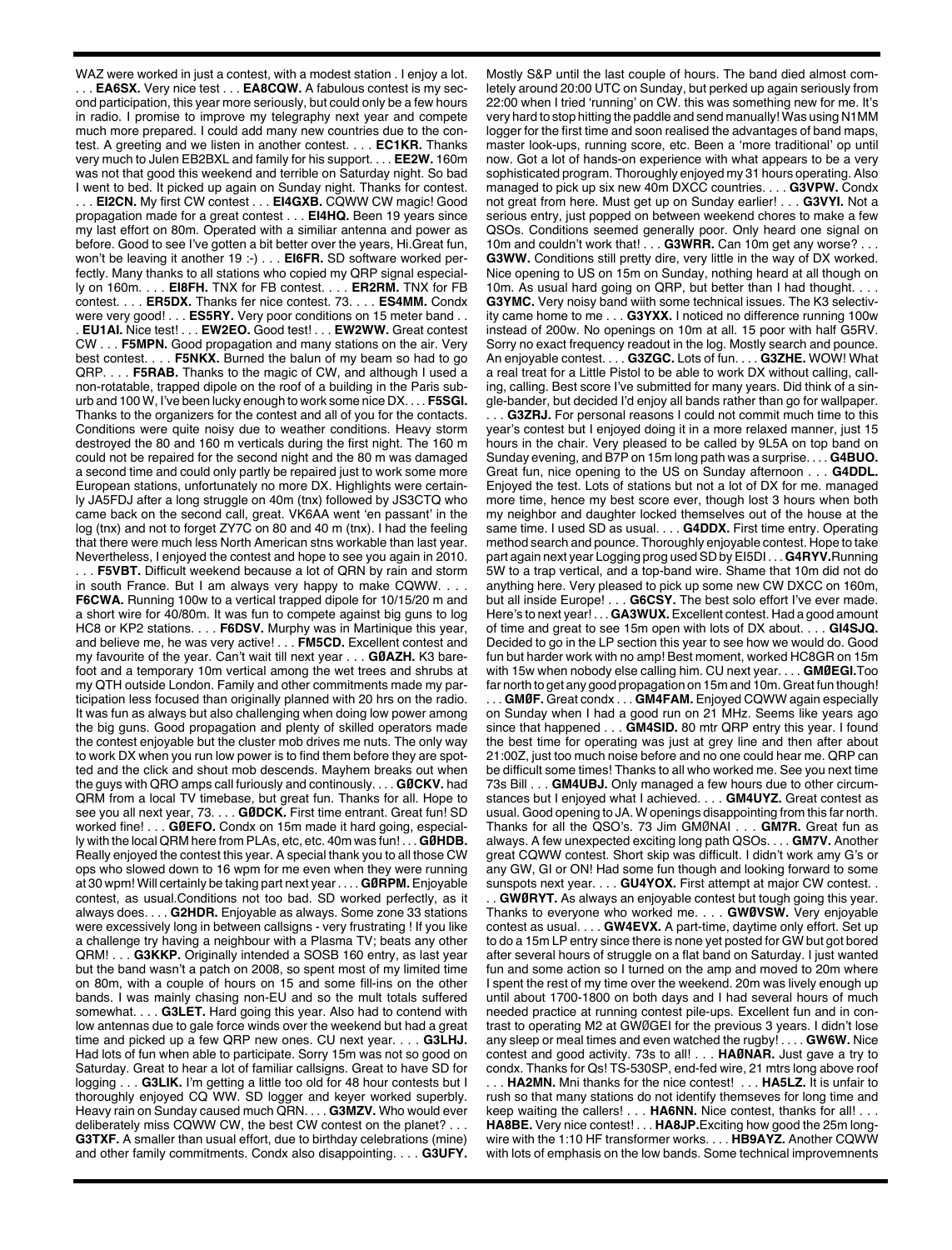and a (hopefully) better tactic gave us a lot more DX QSOs and some more multipiers. Everyone enjoyed the contest a lot and we'll be back next year. Vy 73, Stephan, HB9DDO. . . . **HB9CA.** Good conditions this year. More than 500 contacts with 5 watts/QRP! Sunday around 1500z 15m was wide open; every US station could be worked in an instant. This lasted about 30 minutes. Thanks to all who took care of copying my weak signal. . . . **HB9CBR.** Again enjoyed the contest very much. Thanks to all! . . . **HB9CEY.** I had not the free time to participate the whole contest, so I tried my new little antenna built the day before at new QTH. Ten meters was open during the time I was QRV or on 15m. .Dondx for DX were somewhat good on 20 and 40m. No DX on 80 or 160m! . . . **HB9QA.** The band propagation was good but short. Best 73/DX!. **HG4F.** It was good! . . . **HG5A.** New callsign is much better for tests. VY GUD. . . . **HK1A.** The hard is always the best. Nice contest. No Europe, Asia, Oceania. Thanks to the sun. . . . **HK3CQ.** Tnx for a great contest . You will find fun at this contest. . . . **HQ2W.** Conditions were much better on Saturday compared to Sunday. A lot of good DX worked even though conditions not that good. No USA except KH6 heard/worked. Always a great contest and lots of fun. . . . **HSØZDR.** Good contest . . . **HSØZEE.** Enjoyed the contest very much. Great propagation on Saturday but noise increased on Sunday. Thanks to all for the contacts and to CQ as sponsor. . . . **HZ1PS.** Lucky to have been in contest. . . . **I2WIJ.** Al prossimo anno! Questa volta bene per l'antenna. FT 890 ai 6/10 della sua potenza per relé su alimentazione decotto. Mancanza di resistenza (fisica) hi,hi. . . . **I3MLU.** Lot of stations and bad antenna, hope better next time. 73s es GL . . . **IC8POF.** I celebrate 55 years from my first participatiion to the CQ WW CW. It was end October 1954, my call I1YCZ/Trieste, and propagation must have been down as it is now . . . **IK2AIT.** SDI is the best logging programm for me! . . . **IK2CFD.** My first DXCC WW Contest. Poor prop. sed vy FB with USA es Ja. Mni tnx and I hope better score in next 2010. Cuagn es ciao. . . . **IK3IUL.** Just a few QSOs after I came back visiting IR4X team . . . **IK4AUY.** Great participation, as usual. Worked some new ones and have had a lot of fun. It was my target! . . . **IK4UNH.** My first on 160m for test. ANX all OMs. . . . **IK7FMQ.** I enjoy using N1MM Logger . . . **IK8TEO.** Very nice contest. First test with the Small Wonder Labs SWL40+ QRP RTX. . . . **IK8YFW.** My little log. Contest with straight key, Windom self-built es TS 450 (70w) . . . **IN3AEF.** Operated with an 11 meters wire out of my balcony house, matched with an homemade L-tuner, for just one hour about. No time for a serious contest this time . . . **IRØI.** After 30 years of CQ WW contesting it was our first without Francesco I4IND. He was a great friend and a great CW operator. . . . **IR4X.** Worked with a Kenwod TS480, wire 9 meter long over a fishing rod and automatic antenna tuner CG3000 . . . **ISØXDA.** Mi sono divertito 80 metri nella mia possibilita. Radio Kenwood TS570D, dipole 40/80. . . . **IT9IMJ.** In the 15 meter band the phenomenon of "One-Way Skip Propagation" was very evident during the contest. I communicated with African and North and South American stations (non QRP) with very weak signals. . . . **IV3AOL.** Very little signal propagation and low. However, remains an interesting contest, too bad not to participate! First time to partecipate, because I'm very novice in CW. . . . **IW1QN.** Vy good SD . . . **IZ1CLA.** Poor propagation. I turned my VFO for long time without any result. Vertical antenna, Kenwood 570D with power fixed at 4.7 w by internal regulation. . . . **IZ1DGG.** Only for fun! . . . **IZ1DXS.** My first CQWW DX CW Contest. Very hard for a novice as me, but see you again next year. Best 73 to all. . . . **IZ1GIP.** Big signals on the air . . . **IZ1GLX.** Simply the best! . . . **IZ3ALF.** TNX 73 de Michele . . . **IZ3KSO.** Only few hours to search and pounce, some interesting DX. . . . **IZ7KHR.** Well done with vertical gp of 11 mtrs. Very pleasure to make QSO with the BY1 stations! . . . **IZ8FAV.** I enjoyed the contest. . . . **JAØUPW.** Expected new US States or new Entities but found it is a hard job. . . . **JA1ANF.** I enjoyed the contest. . . . **JA1EMQ.** Condition was in a bad state, but it was time when it was happy. Thank you.... **JA1FWY.** I enjoyed the contest. . . . **JA1HMK.** Enjoyed the contest especially on 40m with 13m longwire with center coil . . . . **JA1HNW.** I enjoyed the contest. . . . **JA1IKA.** I enjoyed the contest. . . . **JA1UCC.** We participated in the M/M section after a long time. Although it was not able to say that the cycle 24 was functioning, we were able to enjoy 40m mainly. 15m was slight. 10m is completely useless. Although our equipment worked well in 20m and 40m, 80m was out of condition. Probably, we have to improve the 80m because of a low score. I am thankful to you of the contest committee, and you who called us. de JA1PEJ Tama. . . . **JA1YPA.** I enjoyed the contest. . . . **JA2TFU.** I enjoyed the contest. . . . **JA3HIL.** I enjoyed the contest. . . . **JA3RAZ.** What a wonderful contest! . . . **JA3VUI.** I enjoyed the contest. . . . **JA4AVO.** I enjoyed the contest. . . . **JA4DQX.** I enjoyed the contest. . . . **JA6BWH.** Although carried out by condition not being so good, I was able to enjoy. . . . **JA6FFK.** TKS FB Contest . . . **JA7ARW.** QRV QTH 37Kokinbata Koikawa Mitane

Yamamoto Akita . . . **JA7KQC.** The condx was not so bad, I enjoyed the nice contest. Thank you. . . . **JA7MJ.** First time effort for SOSB 20m in CQWW CW and enjoyed very much under zero sunspot. The band was open almost all day long on the first day but the second day was not good. So could not reach 2k QSOs but could have a good sleep before leaving a remote contestQTH for a home by a long distance drive. Missed and never heard zones were 2 & 34. Did not break the JA record but made the new JA8 record. . . . **JA8RWU.** I QRV on 160M single band. I used my MV (Micro Vertical antenna) 12m high on my balcony + Elecraft K3 tranceiver & FT-1000D. This year, the conditions of 160m band were much better than the last year's conditions. First night we could QSO with more 10000Km pass W4, W9 stations. And we could hear many EU stations, but we could not get answer from them. I guess it because of QRM in the EU. And second night, we could not hear U.S.A. stations but we could QSO with many EU stations. I got 20% up points than the last year. I used K3 with very heavy QRM, and I used FT-1000D with no QRM & very weak signal. . . . **JE1SPY.** I enjoyed the limited number of QSOs. . . . **JE1TSD.** I enjoyed the contest. . . . **JF1MAD.** I enjoyed the contest. . . . **JF1NZW.** I enjoyed the contest. . . . **JF1QQK.** Part time operation . . . **JF1SQC.** Thanks for many QSOs. Running 50W into long wires with ATU. . . . **JF3KQA.**RIG. Many thanks for a great contest. I hope to meet in next year. . . . **JG5DHX.** I enjoyed the contest. **JH1HTQ.** Great Contest. . . . **JH4UYB.** I enjoyed the contest. . . . **JH8DBI.** I enjoyed the contest. . . . **JH8DBJ.** Great Contest! Condx was no good for high band. . . . **JI1ALP.** All 80m QSOs were made with 40m dipole! .. JI1CQA. I enjoyed the contest.... JI2VLM. That's 2nd time for me. Thank you very much for picking out my weak signal. . . . **JI30GI.** I enjoyed the contest. . . . **JI3MCM.** I enjoyed the contest. . . . **JI4JGD.** Thanks for the nice contest. . . . **JI7VBW.** After the sunset, conditon was very poor in western Japan area on 20m. . . . **JJ6TWQ.** I enjoyed the contest. . . . **JK1LUY.** I enjoyed the contest. . . . **JM1RQS.** IC-706MK2 (50w) with wire ant. Low Cost Low Return, Hi. . . . **JO1WIZ.** I enjoyed the contest. . . . **JO3EVM.** I enjoyed the contest. . . . **JO3RCK.** I enjoyed the contest. I hope condition will get better. . . . **JP1EWY.** I was running 5 watts into a dipole on my apartment balcony. There was zero sunspot, and the band conditions on 15 meters were very poor. But luckily, I was able to work Zone 8 (6Y1V) and Zone 33 (IG9X). In addition, surprisingly and unexpectedly, I was able to work Zone 5 (W3LPL) at unusual time (0532 UTC). Thanks to all the stations I worked for receiving my very weak signals. . . . **JQ2UOZ.** I'm very glad to have many QSOs. The maximum output power in the contest was five watts. . . . **JR1NKN.** I enjoyed the contest. . . . **JR2AAN.** I enjoyed the contest. . . . **JS6RRR.** See you again next contest dear radio friends . . . **JT1DA.** Nice to see 15 meters coming back to life. Hope we see 10 meters do it next year. . . . **KG6DX.** Doing this solo, I opted for single-band entry in order save headaches on the low bands. I anticipated poor propagation from Fairbanks on 40 and 80m. However, KL1JP proved me wrong and reported excellent conditions on Friday night with quite a few contacts made with QRP. Never mind. Good fun on 20, and I look forward to doing it again. . . . **KL2R.** Finally, very good band conditions for most of the contest! Mostly CQ'n with a side order of S&P for the multipliers. When the dust cleared, I was able to beat my last year's QSO number and score! I'm already looking forward to next year! Thanks CQ for another memorable contest. . . . **KL8DX.** Very good conditions on 40m and 20m in my area. . . . **KP2B.** This was my first contest ever in 23 years as ham, and enjoy a lot. Maybe few mistakes with the contest software but really happy. Now I hope to participate in more contests. . . . **KP4QY.** Bad condx on 15m, very bad condx on 10m . . . **LA2HFA.** My first CQ WW test. Licensed since 1968. Good test of my newly acquired K3. . . . **LA3RK.** Fun as always. Who said sunspots were necessary? . . . **LA6CF.** My first contest ever, very exciting! . . LB1KF. Happy to participate another year, withstanding winds of 120 k / h, bad conditions, thanks .- . . . **LU1XS.**Great prop openings on high bands. Vry happy to hear so many CW stations on the ham bands . . . **LU2DGZ.** Enjoyed this contest again. . . . **LU4MHQ.** Coded Words Team - CWT from LU8YE Radio Club de los Andes, San Martin de los Andes, Neuquen, Argentina. GACW - Grupo Argentino de CW operation. Many thanks to the LU8YE crew for friendly support. Condx average, heavy QRN and rain. . . . **LU8YE.** Sorry for the dupes. It's not an easy task to remember all 500 callsigns while logging p&p at my age of 90. 73 &CU next year. . . . **LY1BX.** Just some hand-logged QSOs for fun. . . . **MØCEF.** Power used 5W. Very much enjoyed participating. My first CW contest . . . **MØGBZ.** Highs this year: being called by R1ANB on 40m and working HC8GR on 160m (not simultaneously). Lows: no QSOs on 10m although some stations almost readable and some deliberate QRM from contest protestors. Aerials here are dipoles for 160, 80 and 40, plus a 2 element beam for 20, 15 and 10. Radios are FT2Ks with amplifiers. . . . **M3W.** A non-serious local day time only entry from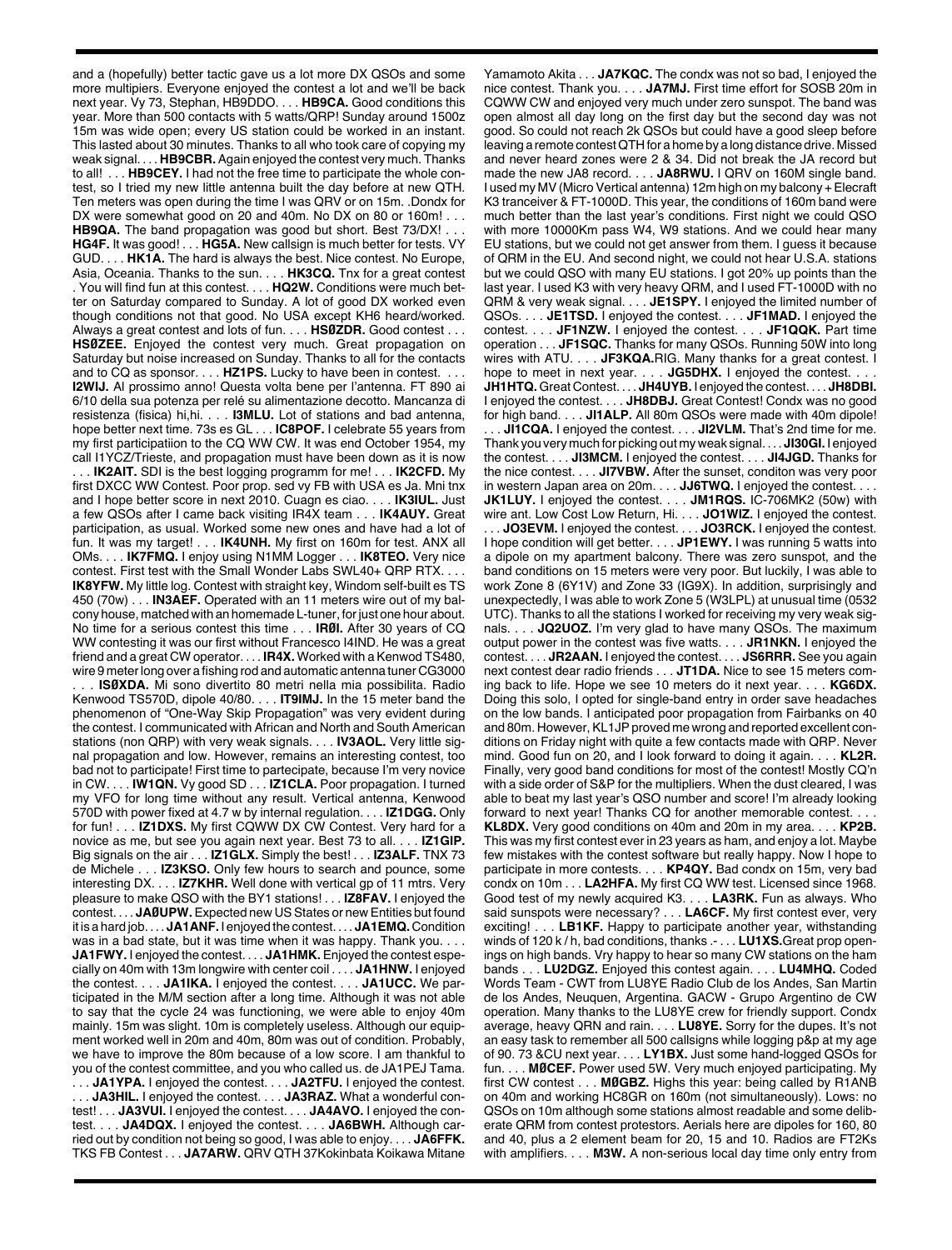a couple of members of the Cambridge University Wireless Society, using the club shack. We both had good fun and enjoyed improving our CW! The first half of the Saturday was operated entirely on the paddle. Apologies to those stations subjected to self-corrections! . . . **M4A.** Because of the wet weather I could not fly the Helekite with the 60 metre Vertical. So had to use the low Dipole at 35 feet. The best DX was SV and 5B4. Hard going with 100 watts. I logged DL3ARM but was unable to get back to him as the WinKey was playing up, so put zero points by the QSO. Great fun, hopefully the WX will be better next year. . . . **M4T.** Poor choice of band this time. Should have done 80m! The band opened late and closed early on both days with Saturday being the worst. . **MD4K.** This was to be a fun, single band effort only; we got into IOM at about 9:00 am Friday morning. With the antenna work completed easily, I assembled my station, only to find our ACOM 2000 had developed a fault. So it was to be that I decided I could only enter the Low Power section (100W). I was surprised what I managed to work with just 100W, but then again a 4-ele Yagi at 60 feet helped a lot! . . . **MD6V.** A busy weekend for me, so just worked on and off over the weekend. The station used FT-2000D into TH7DX, 3el 40m, gnd vert's on 80m. . . . **MIØSAI.** Elecraft K3, 3 element mono-band Yagi. Casual entry, good condx on 10 . . . **MM3T.** Great fun but when conditions dived on Sunday I ran out of stations to work . . . **MUØFAL.** Good conditions on 15m Sunday PM. SD for logging, short check log only . . . **MWØIDX.** Only able to operate very short time. Good contest. . . . **MWØRZC.** Difficult propagation at 60 degrees North! Frustrating to hear stns running 3 pointers that I couldn't even hear! Great fun, as ever. . . . **MZ5B.** Only a parttime effort this year, but great for learning to use the MK2R+. . . . **OE2S.** Great condx but long periods with slow QSB like top band this time. No hardware failure, unbelievable. TNX for great fun. . . . **OE3GSA.** The conds were bad on the contest weekend. No DX from my location in Austria. . . . . **OE5JKL.** Worked all zones, set a new record and had fun! .. OE5OHO. A lot of fun! . . . OG1M. Checked if 40m antenna works. It does! . . . **OHØJJS.** Positive thing the numerous JA calls in the log. However, missed some multipliers also from east. Even BY was very difficult this time. Hope to get more stations from the east in 2010. . . . **OHØV.** Thanks for Qs all. Hoped for better conditions but they were as poor as last year. 80 was excellent but 160 weaker. 20 was difficult and relatively a disaster for me. . . . **OHØZ.** Just picking up band points . . . **OH1EB.** First contest using EI5DI SD for logging. Amazingly easy piece of software to install compared to anything else I've tried. . . . **OH3BU.** Congrats all who heard my 5 watts, good ears. . . . **OH3RF.** Again, this contest is the king of them all. . . . **OH4A.** They always come back! . . . **OH7N.** Thanks Radio Arcala Team! . . . **OH8X.** Condx for QRP very bad. . . . **OK1AIJ.** Testinng new antenna only. . . . **OK1ARO.** Thanks for the contest . . . **OK1BLU.** Hi contesters, I worked with my new rig IC-7700 during this contest. I bought it and received it only 8 hours before contest. My idea was 2500 QSO but in fact I wasn't successful. Otherwise great participation in this contest, I noticed that on Sunday belt to JA opened later than on Saturday (on Saturday were better conditions to JA). I used IC-7700, PA OM Power OM2500HF, 1,5 kW OUT, 3 el. Yagi M2 18 m above ground and Inverted Vee about 13 m above ground, computer with N1MM log. Thanks to all of you for QSOs and sometimes for patience because I had clear frequency without jamming only seldom. Congratulations to winners and to all contesters who participated on the whole contest till end. See you again in CQ WW 2010. 73+ DX, Vladimir OK1DKZ. . . . **OK1Z.** My first taking part in CQWW. Was an exciting event! My age is 77 yrs . . . **OK2BTT.** Nice contest, thanks for all QSOs. . . . **OK2BUT.** Better condx than in previous year. Many new operators are not experienced, but worked as 'big guns' and make extreme QRM. Especially on the good DX stations on lower bands, called full time over QSO. . . . **OK2QX.** Good contest. See you again, friends. . . . **OK2SWD.** Good contest, friends. . . . **OK5SWL.** This was my first attempt to do the really best effort in this contest. There was a good warm-up round, the OK/OM-DX contest two weeks before this event. . OK7U. Completely portable operation from my car . . . OL3R. Third Multi efort from Brezina - OK1RF/OK1RI QTH. There was some improvement of the station (inside) since SSB and I hope it was visible on Low Bands. We did horribly on mults on 40m. Once a lot of reserves. Let's hope it will be better next time. We still had a lot fun and hope to be in some contests as Multi next year. . . . **OL4A.** Have only one 40m ant for al bands. My age is 83. . . . **OL4M.** Prima contest to me! . . . **OM3BA.** I was testing my CG-3000 ant. tuner with a random length wire. It was usable on 40m and 80m. . . . **OM5NA.** It was vary nice contest . . . **OM7SR.** Fine contest with many stations, My power was 5 watts. . . **ON3AD.** In spite of the poor condx it was (as usual) the best radio weekend of the year. Fun, fun, fun! . . . **ON3ND.** Nice contest with good activity and pleasant to work. Till next year. 73 . . . **ON5WL.** Not full 38 hours

on the rig. It was buzy on lowband . . . **OP1A.** Poor conditions on 28 MHz. Strong winds during the contest period affecting the antennas behaviour. Sometimes my new vanity call made confusion, people being sure that they have a contact with Faroe Is! They must check the DXCC/WPX lists from time to time! Lot of fun! . . . **OQ3R.** Great contest!

**OR2A.** Enjoyed taking part in the CQ WW CW again this year! . . . **OT4A.** As LYNGBY RADIO/OXZ closed down ALL HF transmissions on 1st October 2009, we asked the manager if it was possible to use the antennas for the CQ WW contest 2009. YES, you can use what is left of the antennas at the time when the contest begins! Went to the site and tested out the antennas we expected still to be there at the beginning of the contest. WOW! Some very good big rhombic antennas, direction Japan and New Zealand, one for Singapore and Australia, one for Europe and Africa, one for South America, one for Central America, one for North America, and a log periodic antenna covering NA and Pacific out to Hawaii. All that plus a Marconi Conipole vertical covering 1.6-30 MHz.All antennas worked from 1.8-30 MHz.-They also had anAmeritron ALS-600 PA giving us 500 watts. The antenna switch was HUGE 2.5 x 6 meters and driven by air. Had to bring an airpump and one tech made a remote control so we could change antenna within a second. Used an IC-775DSP as we only had ONE feeder for ALL antennas. We soon learned that we could hear almost anything on the bands, but it was hard to make a QSO. Sometimes we should use a nearby rhombic for the best signal instead of pointing directly to a station. Think it is because different band giving different radiation from the given rhombic. On 160 meter OZ5DL soon found out that we had a very good antenna in the Marconi Conipole. Before the contest he made a QSO with TX3A and in the contest he made HC8 - zone 10 and zone 3 with no problems. The only problem we faced was when the coast radio station was making broadcast on 1704 kHz, half hour transmissions, then we had a very high noise level on our RX. We then switched to the rhombic for RX and the Conipole for TX. It was so exciting being there and we thank the people of Skamlebaek Radio for their hospitality and pray that they will leave the Marconi Conopole for a last sign of an era. They started transmissions from this site in 1927. The spots on the computer and finding and working the multipliers slowed us down and we did not work as many QSOs as we had planned for. But we had a fantastic weekend. . . . **OV3X.** With a Yaesu FT-897D, 100 watts it was hard going all the way! Antennas: 20m and 40m inverted vee; 80m inverted L . . . **P29CW.** Major station renovations were a success. Looking forward to the years ahead. . . . **P40W.** Only my second ever all-band attempt. I was trying for 6000 Qs and made it (counting dupes), but would have done better with fewer Qs and more mults. Oh well, it was a hoot! . . . **P49Y.** Condx not too bad but not shocking, nice activity, noticed CW activity to over 7100, 14170

. **PAØFAW.** Good activity on all bands! CW is sure not dead at all! Big fun to participate, therefore cuagn in 2010. . . . **PAØFEI.** Bad planning made it impossible for me to participate longer on the Saturday, so did not quite reach the 1000 QSO goal but overall not unhappy with the final result. Too bad 28 MHz did not deliver the same show as in the SSB part. . . . **PAØMIR.** FB Contest. . . . **PAØWKI.** Had great fun with QRP and QRPp. In most QSO's I try to use the lowest possible power to answer CQ. I used 5 watts down to 50 mW (hi). Thank you for the great activty in the contest. . . . **PA1B.** Only a few hours, but with great pleasure. Thanks to all of you! . . . **PA1BX.** Always a pleasure to take part and to work new DXCC! . . . **PA2CHM.** Search, listen, and pounce. With my Elecraft K2 and using all the memories it worked great. Thanks to all stations for answering me. . . . **PA2REH.** Many complaints from neighbours abt TVI and BCI. . . . **PA3AWW.** Great show again! Worked the world with simple dipole and 40W. Sunspots or no sunspots as long as the CQ WW is running we can have a lot of fun! . . . **PA6OI.** Very nice contest, like all the other CQ WW contests. . . . **PA9CW.** My first mode is CW, but I like RTTY. Also pse cfm all QSOs with QSL cards they are new dxcc in this mode now. Tnx. . . . **PD5CW.** Tnx for the nice contest. Licenced 2006 . . . **PD7BZ.** I did make some QSO's in this contest, after the wedding day of my daughter. Nice to work all stations with QRP. . . . **PE2KP.** Participated just for fun . . . **PE4BAS.** Tnx for the nice contest.

.. **PI4CC.** Getting PI4COM back to Multi-Operator contesting sure is fun. A pitty good  $\tilde{C}W$  operators are hard to get these days.... :- (... **PI4COM.** It was a rainy day and we were all very wet when we built our antenna. We had a nice weekend with much experiments and much coffee We used a TS-515 abt 100 Watts The antenna was a horizontal delta loop abt 10m up 100m around . . . **PI4ZOD.** Conditions in this part of the world weren't remotely as good as for the SSB contest last month. The 10 meter opening Saturday was brief and thready. Sunday was better, but we were only able to work the States and a few Caribbean and South American neighbors. Murphy also arrived in the form of power line noise that had been completely absent for the past year and a half. We lost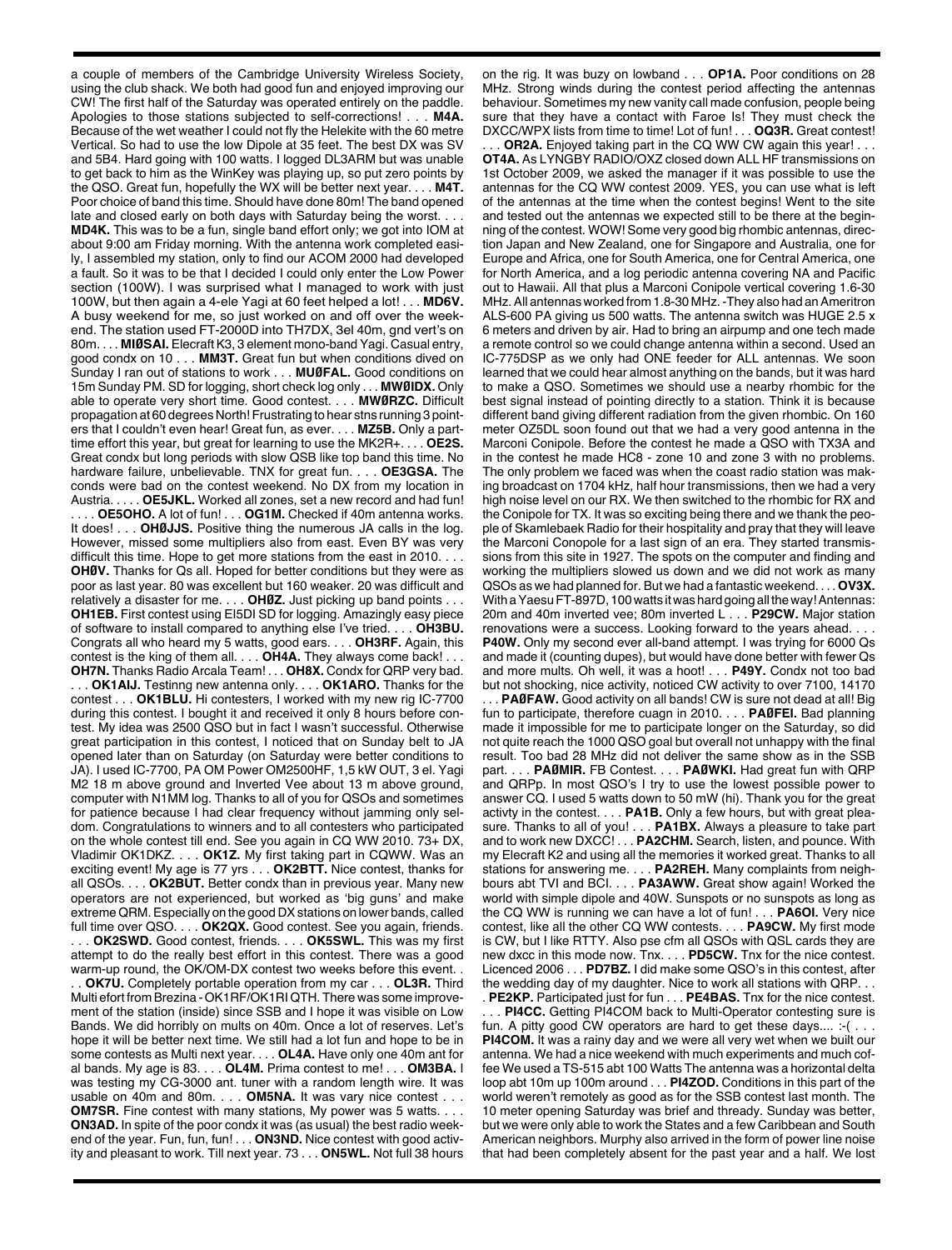hundreds of QSOs, particularly to the States on 20, because of the S8 line noise. Time to get the gloves and sticks and try to do some selfmaintenance. (In this part of the world it's hopeless to get the utility companies to assist.) . . . **PJ2T.** Nice contest ! . . . **PP5VX.** Great contest, as usual. A lot of great DX. . . . **PY1KN.** Back to competitions after exactly 9 years QRT. This was my first international contest in the band of 40 meters, but I only participated in 10 meters, which was the technical condition that my old station had allowed me. I really enjoyed the time of propagation for monoband competition. I started with a few minutes late and ended two hours before closing due to dinner with my wife. (Already renewed her license for the next contest, hi hi hi). The radio which I have done this contest is not suitable for competition but still managed to improve it. I became expert on the AF GAIN, hi hi hi. The antenna used is not only appropriate but also was out of time hurting very reasonable reception. Coaxial cable too long, without much quality, finally had a huge loss. I was constantly confused with Ricardo (PY2EL), several times I had to repeat the letter "G" at the end of the call. I think that my callsign was removed from CALLSIGN MASTER database. I hope the next is already there, it gives the greatest work. The major difficulties than those cited above were the static crashes, one that also sound like a turbine aircraft; stations operating on phone over the stations on CW; the lack of selectivity (filter) because I was constantly interfering stations PY QRO. In closing, with all the negative points for me the end result was extremely good. Great, to be exact. All my personal goals were not only met but were overcome. I am really very happy because I entered the contest hoping 30 contacts . 100 contacts would have been as much and yet managed to go further. I believe that these trials will be worth me in future competitions. Special thanks to Vitor (PY2NY) the preliminary information, Enio (PY2ZR) to be possible to go again to the radio, and David (PY2VZ) on Monday night who encouraged me to call CQ. Considerations for the warmth USA HAMs, simply the best in technology and ethics, very friendly. I like to be challenged by them. Until the next contest. . . . **PY2ELG.** TKS for all the QSOs. It was a great contest. Unhappily my working conditions were limited and it was impossible to be better. . . . **PY2WB.** TKS FB TEST. . . . **PY7OJ.** TNX FB Contest. . . . **RAØFU.** It is my favorite contest! Thank you very much! . . . **RA3OE.** Thank you for the nice contest. I got very good pleasure from that contest and I had very good weekend. All the best and I hope to see you in the next year. . . . **RA3XEV.** November 27 Andrey Golopurov, RU1AO, rode the train to participate in the CQ WW CW. The train was blown up by terrorists. Andrey was killed. . . . **RK9XWA.** My best 73! de: Igor . . . **RN2FQ.** Thanks all for nice contest. . . . **RN4AO.**ICOM 756PROIII\_100wt . . . **RN4SN.** FB TEST! . . . **RN6FA.** First day we had problems with our main H-frame 4 x 5 el 10m Yagi, so this came to zero QSOs then. On the second day when propagation was much worse we managed to get just 26 countries by 7 el Yagi and missing some 33-35 in first day. **RU1A.** Exellent! Good luck! . . . **RU3UM.** Thanks for the contest. 73! . . **RV4LC.** Just try a Single band 40m this year. Good luck 73! . . . **RV6LFE.** Only 20 watts PEP. Last 6 months my TS850D is broken. So hard work! . . . **RV9CX.** Prop was poor as 2008. All QSOs were too hard. .. **RW4AA.** TNX for contest!... **RZ6HWA.** Tnx for the very NICE CON-TEST! 73,GL! . . . . **RZ6HX.** GL! 73! . . . **RZ9HA.** Good contest, my 73! RZ9OJ. I used SD for logging; it's great. Condx this year OK. . **SKØTM.** Decided to give low power a chance (did participate just half day). Very nice, worked QRP for the first time and must say it was less difficult than expected to work with less than 5 W. On the other hand without the 4 el Yagi it was not been that easy. . . . **SM5BRG.** Condx this year OK. . . . **SM5CLE.** Nice prop on 80m with half sloper and 600W. . . . **SM5ENX.** Enjoyed the contest! . . . **SM6DHU.** No amplifier for 160m and no antenna for 15 and 10m. Could use the 40m wire vertical so so on 15m. All wire antennas working from my uninsulated summer house in the woods spending lots of contest time filling up the furnace. Did have fun and god some new ones in the log. . . . **SM6WET.** Radio Elecraft KX1 (4W out) + homemade HF power amplifier (40W out). On 2009-11- 28 at 17:45 my amp broke and the rest of the time I worked with the power of 4W. Antenna vertical Diamond CP5 . . . **SP2SWI.** Just a few QSOs from my balcony wire ant 10 m long & 15 mh . . . **SP5BYC.** Very poor conditions on 20m. Had three deltas full size and couldn't make any score. . . . **SP5DDJ.** Strange cndx . . . **SP5ELA.** Operation 100W and R7 vertical. Reminds me of the ancient style of operation. Antennas were broken. Good school of patience.. . . . **SP5ES.** Nice Contest . . . **SP6BAA.** Many thanks for patience with my weak signal to all of my contest friends. . . . **SP6QKP.** Nice contest. See you next time. . . . **SP8HPW.** Fb contest. . . . **SP9JZT.** A great contest and good fun! I would have worked more countries if everybody switched to QRP. . . . **SP9NLI.** It was my first contest 73 . . . **SV2HWR.** Although this year CQWW happened to be right after a month with lots of travelling (DR1A, XRØY,

TC1AB), I just couldn't miss it. So I was lucky enough to sneak into SV2BFN's station and share it with SV2BOH in the morning (who competed as SO-15M) who passed me the paddle when it was dark, so I checked in for 40M only while I worked a few QSOs on other bands too. Good luck guys, it was fun and cu soon agn! . . . **SV2KBS.** Will need more CW operators next time! However we really enjoyed the "no sleeping" weekend doing what we like to do. First time using N1MM with T48K., It's a great software! Will see u all next year! . . . **T48K.** Due lack of antennas and free time I was not able to be involved in contest a lot. However always great to participate in CQ WW CW, tks. . . . **T6AG.**Actually TA2KK located at Asia part of TURKEY . . . **TA2KK.** Once again a contest operation from Thor's (TF4M) fantastic station. This being the first CQWW with TF4X being active. The TF4X is a special call issued to the TF4M station. The latest addition, the phenominal Arctic King 160m antenna, took us by surprise. Almost as many QSOs on 160 as on 20. Numerous new Beverages and zero noise level on RX. The strength of the station is displayed by low band performance. First time JA pileup for us from TF on 160m in CQWW. Propagation was relatively good as we had little aurora and definitely better on the Saturday. According to the raw score the 29 year old M/S record from TF was broken by 1.1 million points during a sunspot minimum. . . . **TF4X.** The goal was to test the 160m station's set with the first attempt with shunt fed antenna on the 21m tower. I was busy on Saturday morning and I left the station at 6 GMT, best time. Good conditions, except Sunday evening with heavy static and electric fence noice. But nice to see N4RJ's comments on DX Summit: "blasting here and 59+" ! So, for sure, I will be back next year. . . . **TM4Q.** Tnx all fer Contest, 73. . . . **UAØAKY.** TNX QSOs! . . . **UAØS-BQ.** TNX! 73! . . . **UAØSDX .**TNX for fine contest. . . . **UAØZAM.** TNX & 73 to all! . . . **UA4PN.** Great contest ! . . . **UA9MA.** Tnx for FB contest! . . . **UA9WOB.** TNX for FB QSOs! 73! . . . **UA9XBJ.** Best wishes from Kazakhstan! . . . **UN2E.** Special thanks to Svetlana (my wife) for very tasty coffee and other eats. 73! UN7PL, Alex. . . . **UO1P.** Nice contest, unfortunately the bad conditions were not good. Thanks to all who called or answered me! See you in the next contest! . . . **UR3IQO.** TNX for contest . . . **UR3LTD.** Tnx for good contest! Cu 2010 year! . . . **UR5FCM.** MNI TKS FR CONTEST. . . . **UR5IHQ.** TNX for nice contest. . . . **USØITU.** TNX for nice contest. . . . **US4IXT.** TKS for FB contest . . . **UT1IM.** Bad conditions were this season. . . . **UT5UQV.**RIG(s): Good Contest . . . **UT7NW.** Radio: TS-50S, 100 W Antenna: 5-EL QUAD . . . **UW7W.** Tnx for contest . . . **UX5TQ.** Pleasantly suprised by the brief 10m openings to North and South America on the second day of the contest . . . **V51YJ.** First time operating in a CW contest. Thanks to all who had the patience in making contacts with me. Hope to try again next year. . . . **VA3RNJ.** Great contest. I started out just wanting to work a few stations but got caught up in the fun. Worked a few new countries. Most fun was bagging ZM1A on 15 meters at their sunrise, as well as special Olymic stationVG7V.First contact on 160m. It was a lot of fun . . .**VA7HZ.**Wonderful time. 100W into a 20M dipole up about 7 feet, 6 new countries and more fun than should be legally allowed! Hope to CU all next year. . . . **VE1GW.** Two hours into the contest had to shut down due to thunderstorms in November! Hurredly disconnected my antennas and then of course forgot how they were connected! Took till Sunday to reconnect and get back into contest. Great conditions on 40 and 20. . . . **VE1ZA.** Always a good time working both new and old friends on 160 meters CW! Conditions seemed to be all one-way to Europe this year, however; i.e. all one-way for Europe to North America, that is! There were some VERY loudEU stations calling CQ, but it was TOUGH to work them! . . .**VE3CUI.** Much like the SSB part: confusing and frustrating long periods of "one way" propagation. One moment, even with my low power and mediocre antennas, I am able to run at a decent rate; the next it takes ages to get through to the strongest station on the band. As my mamma always said: "Contesting is like a box of chocolates; you never know what you're gonna get". . . . **VE3FDT.** Used the Elecraft K3 with the TR4W logging software for the first time. Great to have the rig talk to the software! This was intended to be a "dabble," but I really got into it, my first WW contest in about 6 years! . . . . **VE3GFN.** First contest from a new rural QTH. The antenna is a 80 folded dipole only 18 ft above ground. I have almost no floor noise on the rig and could hear many EU stations, but only a few could hear my station with the low antenna. . . . **VE3GSI.** Condx strange 1st night, lots of fast QSB here but better 2nd night . . . **VE3PN.** I had a lot of fun participating in this contest. Contesting is fun whether you use the latest and greatest high-tech rig and computer sending CW for you, or taking my approach using a Classic FT-757GX that is 25 vears old and my refinished '54 Blue Racer Standard Vibroplex Bug. . . . **VE7BGP.** Missed too many 40M QSOs. New 40M antenna next year. .

. . **VE7BZR.** Lots of good DX . . . **VE7JKZ.** Not much time to work the contest; getting over surgery hi hi! . . . **VE7NI.** 200 watts and a vertical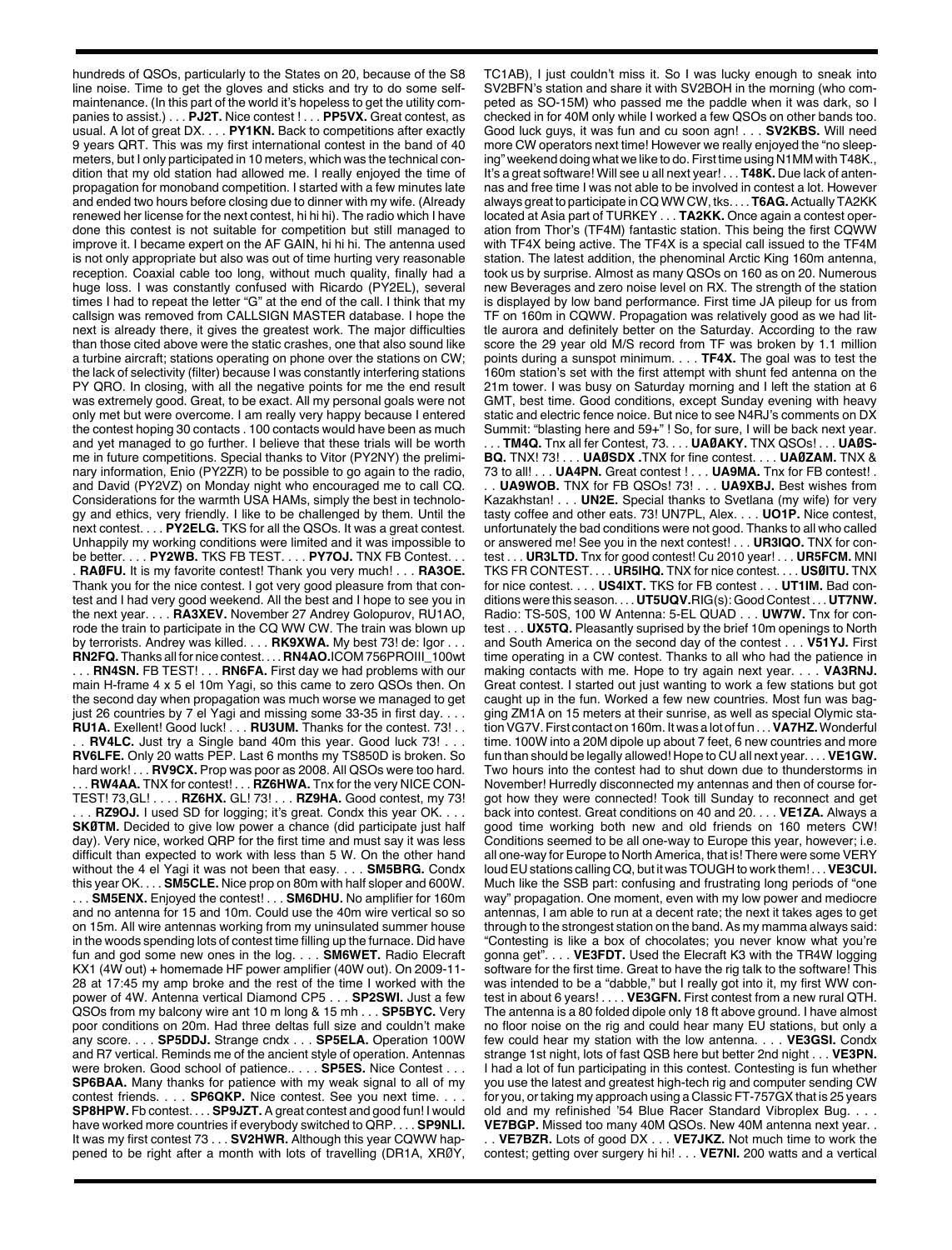plays pretty well. . . . **VE7VR.** Phenomena: On a dead band NR5M (S-9), EA8URL and SU9HP (S-7), no other signals. Who is messing with the ionosphere? . . . **VK2AYD.** Operated from a traffic island in the middle of Pacific Highway. Due to the various sources of noise it was hard to operate but was very pleased to see that 5W was enough to 'reach' UA1, SP, ES, and other Europeans some 16,000 kms away. . **VK2CCC.** It was fun. Surprise was Sunday night (local) 20m EU like the "old times" . . . **VK2PN.** A good opening to EU on 15 SP on Sunday and 40 the other good band. Little activity in VK3 on t10 metres yet, but the signs are there! . . . **VK3FM.** Thunderstorms caused QRN on low bands but great condx on 15 meters. Nice to see some 10 meter openings this year. Thanks to all in EU who turned toward VK to hear us! . . . **VK3TDX.** Had 100 kph wind/rain/lightning storm interrupt contesting! . . . **VK4AN.** Loads to work on all bands. Didn't want to go to bed. Summer storms cut power to spoil my personal best,. Can't wait until next year. . . . **VK4EJ.** G'day to all Ops in tTest. Used SD programme by EI5DI, worked vy FB . . . **VK4TT.** I enjoyed the contest. . . . **VK5SW.** Mni TNX to the Northern Corridor Radio Club (VK6ANC) in Perth for letting us use their fine contest station. . . . **VK6AA.** The best I've done yet. Good contest. VK6HG. Bands are dead, then contest comes along and lots of signals!! Do we make our own propogation? . . . **VK7GN.** Enjoyed the contest with the limited time. . . . **VK8AV.** Where do we go next? . . . **VK9XW.** Just for fun . . . **VK9XX.** It was a pleasure to work in the contest again. Glad that others could hear this small station . . . **VU2BGS.** Ennjoyed one more CQ WW Contest. . . . **VU2LYX.** Conditions were not that good. Miss the sunspots! . . . **VU2PAI.** It was great to work Dick N6AA at 4LØA and Jim N6TJ at KH6ZN. No US West Cast QSO this year, although I worked W6 and XE on the long path 2 days before the contest. We had a lot of activity from VU2 this year and that is very heartening. I counted at least 10 stations very active. Lost about 11 hours of prime operating time due to social engagements and sleep. This is fast becoming a habit now ;-). Station improvements made the night before the contest: completed assembly of a 2 radio x 6 antenna Six Pak antenna switch. This was the first contest where I did not unplug or reconnect a coax. N6ZZ says I am ready for next year :). . . . **VU2PTT.** Enjoyed the contest. My congratulations to all the organizers. 80M condx seemed down compared to last few years. Nice to work many old friends again. CU next year! . . . **VY2ZM.** Good contest I have won to myself with the new record in points and QSOs. But very bad that big guns transmit next to you with full power. Tnx all answer my call. . . . **XE1AY.** Many thanks to Hector and his family for making my contesting experience possible. Unlike 2007 when we spent three hours waiting in the car to cross the border to the USA, this time we walked. It took less than 20 minutes, including scanning my K3 suitcase and hand inspecting my laptop. I was giddy with joy at having crossed so easily. . . . **XE2GG.** Just looking for new entities . . . **YB3MM.** 40m was high noise and rainy season here, but I got a lot of fun joining CQWW. . . . YB3TD. First time in contest. . . **YC3TKH.** Always fun to be D ! . . . **YN2GY.** TNXfor fine contest. 73 and GD DX. . . . **YO2AQB.**Pleased to run again on TOP band with the recent TR4W logger. Variable conditions and less participants than in 2009. . . **YO2IS.** Today the 1 point for own continent and 3 point for DX is unfair! YR1C made 2387 QSO/40z/146c resulting 739.164 points in 40 hours of work CT3KN made 2408 QSO/34Z/123c resulting 1.127.417 point in 27.5 hours of work. About double! One is in eastern part of Europe, second is in western part of Europe, but it counts to Africa So many want to move in other places. Please think to change the points made just from nearby other continents! In the past we didn't have computers! . . . **YO3JW.** Nice contest,mani stations on the air . . . . **YO3ND.** Tnx to everybody. Best regards . . . **YO4CSL.** YO50IF is the special call of 50 years of amateur radio by the YO9IF. . . . **YO50IF.** Very nice and big contest. The propagation on 160m good. . . . **YO5AJR.** Many stations, thanks to all,73 GL. . . . **YO5OHY.** Nice contest like every year! 73! GL. . . . **YO8RIJ.**Very nice contest ! . . . **YT2PFR.** Really hard work through the QRM and high power ones, but I really enjoy it. . . . **YV6BXN.** This operation tested the new Yagi design by M<sup>2</sup> which performed well . . . **ZB2X.** Thanks to all concerned in running the contest. . . . **ZC4LI.** This year I decided to have a reasonable serious attempt in the Single Op All Band category from my suburban QTH in Wellington city. The station consisted of an FT1000MP radio, AL80A amplifier and a series of wire dipoles for 160M to 10M, all supported by a 13 metre tall pole located in the centre of my 1000 sq metre property. Compared to my previous experience at ZL6QH, it was considerably more difficult to make QSOs from the home QTH. The limitations of a small backyard antenna farm, a high level of local man made QRN, and a steep uphill slope on the western side of my property were all contributing factors. The uphill slope effectively blocks the short path for signals from Asia and

Europe so the majority of my QSOs were made in the opposite direc-

tion - towards the short path to America and the long path to Europe. It was frustrating to hear other ZL stations running Europeans via the short path that I could often not even copy. I ended up operating for about 41 hours over the 48 hour period, including a 1 hour nap on Sunday afternoon and meal breaks. The nap definitely helped me to stay awake and reduced the severity of the hallucinations that normally kick in on Monday morning! Propagation on the low bands was only average on the Saturday and well below average on Sunday. There were also high levels of lightning QRN on both nights. The best DX on 160M was N7UA and AD6C. Fortunately, the higher bands were in much better shape, with 10M producing a good number of QSOs to Asia and North America, and some excellent runs to North America on 15M. I made 150 QSOs in one hour on Sunday morning, which was getting close to ZL6QH rates. The biggest thrill was being called by EA8URL and EA8TH on 15M over the long path during the middle of the day (when the band is normally closed to Europe). I did not make any 6 band QSOs but it was good to catch K1TTT and K3LR on 5 bands. It was a lot of fun. Thanks to the contest organisers and everyone for the QSOs. . . . **ZL1AZE.** Lower bands noisy, but great to have action on 15m, and even on 10m.Thanks to Les ZL2JU for hosting our operation again. . . . . **ZL2AGY.** Doubled our score from last year. Good to find 10M open at times but 15M was often slow going with 20M providing the most QSOs for a change. QRN was bad on the low bands. . . . **ZM4T.** Just put up a tree supported 15m ground plane antenna and went for it with my TS50S and a hand key! (sorry guys). Haven't been active now for some years (used to be ZS1NF and before that ZS5NF) and have now moved out to the country with 3 acres and a few blue gum trees (for antenna supports!). Getting back into it now and hope to do more in the future. Conditions were surprisingly good considering the low sunspot numbers (I always get the impression that all the contest stations kind of warm up the ionosphere and conditions improve during contests!). Just worked a few hours on the Sunday as had a wedding to attend on the Saturday. . . . **ZS2NF.** Best effort so far from the ZS9X station! . . . **ZS4TX.** What a blast - 15m on Sunday till late! . . . **ZS4U.**

## **USA QRM CW**

An older radio, a multiband vertical, and a song in my heart. It's good to play with DX. . . . **AB3IC.** We had family over for the holiday (brother-inlaw) so I declined an invitation from KØRF and tried to work the contest from home during "off hours.".This resulted in a 24-hour effort consisting of Friday from the start of the contest until midnight, Saturday and Sunday mornings from about about an hour before sunrise to noon, a couple hours before dinner on Saturday and the last few hours of the contest on Sunday. Despite the limitations (and poor conditions on 15 meters compared to the phone weekend), I far exceeded my expectations. DXCC in a weekend from Colorado running 100W to a vertical! I worked more Europeans on 40 than I ever have since moving here. The vertical antenna definitely helped here. 40 meters to Asia/Pacific sounded better Sunday morning than Saturday, with really loud (and plentiful) JAs. However, DU1BP who was booming on Saturday had only a so-so signal on Sunday. 9M8YY was also loud on Sunday, but I could not get through. I was disappointed that T88CI and VK9XW didn't make an effort to get on during our sunrise, as I need those two all-time on 40 meters. At least I got VK6AA for the Zone 29 multiplier. It was disappointing to see how early 20 meters closed to Europe both mornings. It was nice to work some of the Scandinavians on 20 Sunday afternoon well after Europe had presumably disappeared. 15 meters to Europe was only slightly better on Sunday morning than Saturday morning. I worked nothing on the continent except EA, EI and F (technically, EI doesn't count). It was easier to work the various DXpeditions to Africa like 5R, 9J and 9L, as well as ZS. 10 meters consisted of the usual zone 11 and 13 South Americans (plus HC8GR, USA and VQ5V) when they popped through on Saturday, only a few more PY/LU on Sunday. One surprise for me was working the Pacific so late on 20 meters Friday night (around 05z, 10 p.m. local time). The band normally sounds dead here at that time. The biggest surprise, however, was working three different countries in Zone 38 (A2, V5 and ZS) on both 40 and 20 meters! 9J and C9 (both on 40 meters Friday night) were all-time new zones for me from Colorado. Friday was a great night on 40 meters for southern Africa, the best I've heard since moving here; 3DAØTM was on SSB with a good signal. This year I made notes when I had a marginal QSO. It will be interesting to look at them again when the UBN reports are published. I'm disappointed by the stations who log me even though I'm sure they didn't copy my report. Then when I call them again later, they say we're a dupe! One guy even took the time to tell me what the time of the previous QSO was (he wasn't in my log, of course). Just work the station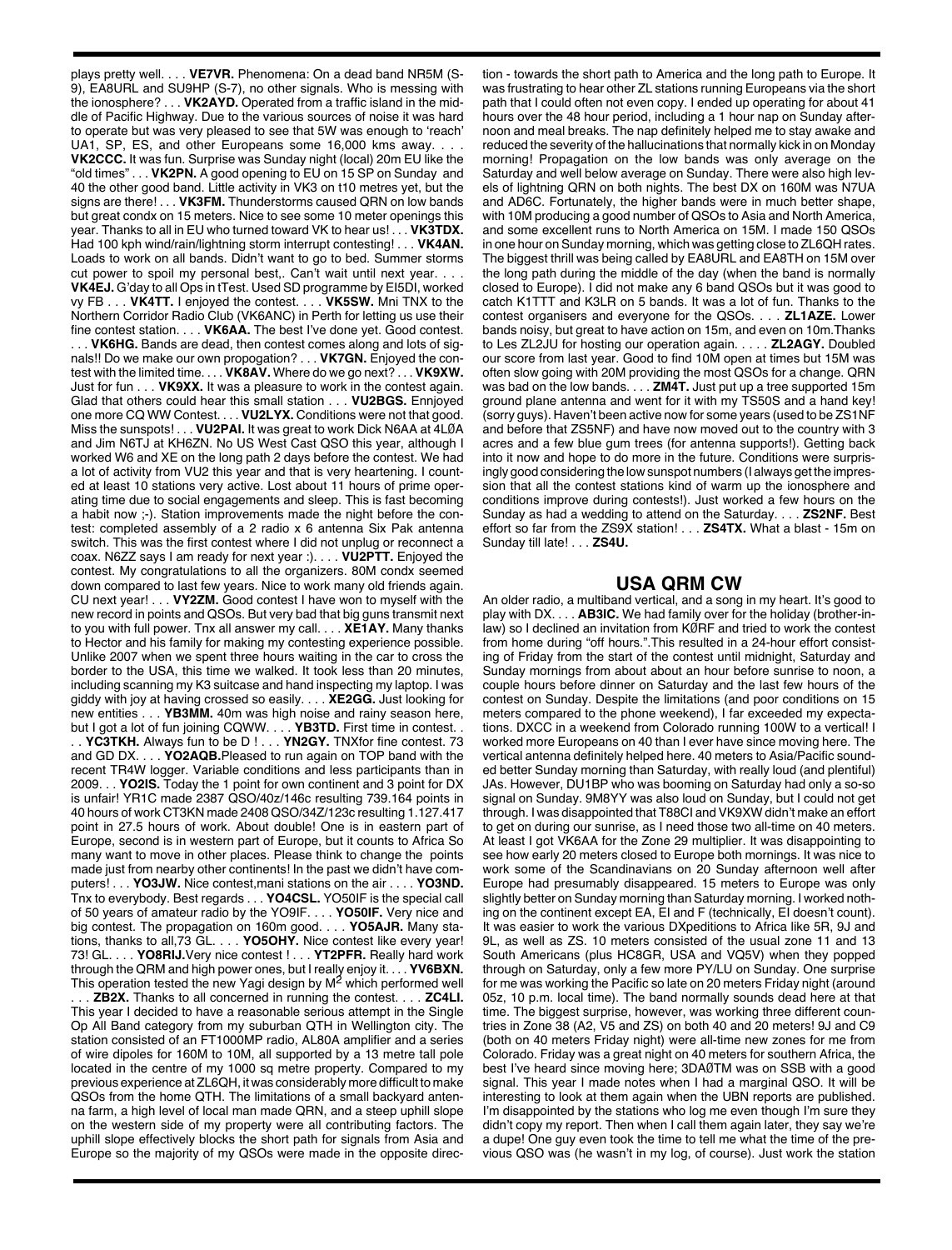and move on, enough of this QSO-B4 nonsense! Thanks to everyone who got out and got on. This contest is the best of the best. . . . **AD1C.** Getting better each year. . . . **AD5MN.** Did the best I could with the time I had . . . **AE4EC.** Used 5 watts for all QSOs. . . . **AE5KM.** This was my first CW contest. I had problems with RF in the shack on 15m, so I had to keep the power down to about 33 watts on that band. I did turn it back up to 100 for a few stations. Working 80m and 15m was great fun. I will be back next year. . . . **AE5OV.** My goals were to get 200 QSOs and two new DXCC entities. Both were accomplished. Thanks to FO8RZ for Austral Island and to 9L5A for Sierra Leone. I ended up with 10 new first entity-band QSOs, mainly on 15 meters. It was nice to see a few stations on 10m mainly on Sunday. My entire operation was S&P only, and very casually between other obligations. Thanks to everyone who dug out my 100 watts-to-a-vertical signal. Station is a Yaesu FT950 with a Butternut HF9V ground mounted vertical with the 160m add-on kit. Again, I am amazed at what you can do with a 27 foot tall vertical! . . . **AE5PW.** A ton of fun! Bands were in better shape than usual and several new ones were added to the log. . . . **AE5X.** I had a personal goal to score 100,000 points and made it with 3 minutes to spare! . . . **AE7CC.** All I want for Christmas is some solar flux. . . . **AE9F.** I had fun. That's what it's all about. . . . **AF4Z.** CW, bronchitis and prescription medicines don't mix well. . . . **AK9N.** 80 Meters was a bummer. 20 was wide open all the time. CW is not dead. . . . **KØBX.** Always such fun to work some QSO's in WW CW ! . . . **KØGEO.** Great operators, good time by all . . . **KØKL.** Almost all S&P. Appears no one could hear me unless I answered their CQ's . . . **KØOU.** Fun contest as usual! Low band conditions were poor but 15 and 10 showed signs of life. Mostly S&P here. Had one good run on 20. . . . **KØPK.** I started the 2009 CQ WW CW contest with the goal of exceeding last year's single op single band 160 assisted score while operating unassisted. However, parenting workload (single parent of a 5 year old, now) and sleep management problems conspired to rob me of the will to keep going in the middle of the night. The first night beat 2008 by about 35% more QSOs (didn't calculate points or compare multipliers). I was able to sleep for 2-1/2 hours and get up for the sunrise JAs. Conditions were good but not outstanding. The second night seemed to be quieter in that signals were fewer and weaker. The low rate made motivation low and just after midnight I was too sleepy and disorganized to keep operating. I went to bed and slept through sunrise, mostly to arise on time to get the child ready for Sunday school. Although the QSO count was still about 30% ahead of last year, the multiplier count was down by 10. The third night (last 2 hours of the contest) provided a few more QSOs and two surprise multipliers, PZ5X and IS9Z. Again, activity seemed lower than last year. So, the station worked great, the phased array heard remarkably better than the Beverages, but the operator is in need of a drastic overhaul, or at least some parenting relief. Equipment: IC765, ETO-91B (loaner from K8ND, thanks Jeff!), 65 foot "T" with 75 radials, 13 Beverages, 4 element broadside array of 2 element end-fire arrays steerable via software radio (see Dec. 2009 QEX), and tired old man. . . . **K1LT.** Line noise hampered operation. . . . **K1TO.** Who needs sunspots? Great conditions on 20 meters! . . . **K2MFY.** Good fun. Happy I checked 10m! Most mults I've ever achieved. I'm impressed by the really great Ops out there. Glad to see it's as hectic as ever. **K3AU.** On top band I'm a sappling among mighty oak trees . . . **K3TC.** TS-850 to Windom at 45 ft . . . **K3TN.** The disturbed band conditions made lower power DXing on 80m very difficult. . . . **K3TW.** First time contestor. Next time will be better! . . . **K4EOR.** TS-2000 and dipole antennas. Always a great contest. . . . **K4MM.** Very poor condx. Score way down from previous years. Found new competition for myself within the contest. Seeing if I can work as many zones and countries as the stations using internet assistance. Found I can match most on a single band. . . . **K4PI.** Is it that antennas REALLY are working so well? Is that BIG SIGNAL all in your amplifier? Crank it down to 5 watts and see what you can do. . . . **K4RV.** This operation may go down in history as the world's smallest Multi-Multi. After much deliberation about how 3 ops can muster the best score and have the most fun with a single transmitter and limited antennas, we decided to go multi-multi. Admittedly, we largely decided to do this to avoid the 10-minute rule! The three ops, K1CC, K8NZ and K5KG, were successful in keeping the seat occupied for the full 48 hours. Overall, condx seemed to be pretty good. We had no noise to speak of, largely due to a cold snap in the wx. The high bands were poor during the daylight hours on Saturday; we thought there might have been a flare. By Saturday afternoon and evening, however, things picked up, and we had excellent runs on 20 and 40. On Sunday, we cooked along with good rates throughout the day. The low bands were a struggle due to our limited antennas. I don't remember the band or the DX station we were calling, but I do remember the thrill of beating K3LR in that pileup! A good time was had by all. 73, George, K5KG. . . . **K5KG.**

Good test. Wish 10 mts had been open more. . . . **K5MV.** Line noise to the east of me, line noise to the west of me. . . . **K5RX.** New K3 arrived just before the contest. The whole weekend was a great learning experience. The K3 receiver did its job on the crowded bands! . . . **K5ZD.** First 11 QSOs were made with an FT-817 and EFHWA on a tricycle beside the San Francisco Bay. The rest of the QSOs were made at home with an Elecraft K3 and a Buddipole antenna. Thanks for the contest, I had fun. . . . **K6BBQ.** After starting the contest, found out I was using the "old" version of CT logging. Had to constantly re-set the times. I'll do my upgrading BEFORE the contest next year! . . . **K6CU.** Great time again. This is "the biggie" and tons of fun. Even had 10 meters open for a change. Thanks to all for a fun event . . . **K7ABV.** Good prop on 20 Sunday morning. . . . **K7CS.** Another great contest . . . **K7GIM.** I love the new rules – especially the one where the "run" station need not identify. Also the scoring change where zones 3, 4, 5 may work each other for serious points. . . . **K7GQ.** K7W log is to be used for check Log only. After 2 huors into contest the team decided that the special call sign was causing confusion with both DX and stateside stations so we started over with the call sign W7VV. . . . **K7W.** Very psed to work several new countries . . . **K8AQM.** The highlight was a great opening to Africa Saturday morning. . . . **K8IR.** Forced into the Assisted category since looking specifically for VK9XW during the contest. . . . **K9CJ.** 160 was poor, other bands OK. Need better TX antenna on 40. Thanks for having the test. . . . **K9FO.** This was more an experiment in how well (or not) some old Drake transceivers would operate than an all-out effort. My score shows that! . . . **K9JU.** Fantastic conditions for my single op/single band 40 low power effort. Already looking forward to the 2010 edition!!! . . . **K9UIY.** New antenna done good on 20M . . . **KBØR.** My 1st CW Contest. Check log. . . . **KBØVE.** Effort hampered by two trips to hospital with wife, and a faulty rotator turning the X7 in unknown directions. Work on the MA160V radials and matching network made a big difference on top band. Overall still my best score in DX CW. . . . **KB1T.** Wish I had more than 2 hours to operate :( . . . **KB3LVH.** Really enjoy working CW. I'm slow so thanks to all for the patience. Looking forward to doing more CW. . . . **KB8M.** No sunspots but great conditions on 20m and 40m this year! Maybe 80m/160m too but I don't have an antenna for them. Maybe next year the gods will favor me. 73! . . . **KC6X.** Is there a special bonus for working the contest while taking care of a four year old and a six year old? It's always fun to see what 5 watts will do! . . . **KDØR.** Great contest. New 3 element delta beam worked great. . . . **KD3RF.** My 1st DX contest in some time. Was glad to get as many as I

did. TNX for all the Q's. 73. . . . **KD5JHE.** It was nice to hear 10 meters being open. . . . **KE1F.** F2 excellent! Stations following copied my 5W on 10m dipole! . . . **KE4WBO.** 40 was great, worked 34 zones, as many as 20. but 10 was very poor even for low sunspots . . . **KF2O.** No joy on the Force12 Delta240 despite my best efforts and I will have to sort that out later. Only managed a half effort and all S&P from rusty CW. Picked up a few all time new DXCC entities. Need to fix TVI on one television when on 15m. Managed to make it fairly quickly through the unruly mobs cutting each others throats in A25 and ZD8 pileups on 20m, so the close tribander stack seems to be playing well. Need to start a philosophical movement to send your callsign after 'TU' for the benefit of mankind. . .

. **KF6A.** Beam broke so I had to use G5RV on 20 and 15 . . . **KG1D.** I had a great time even though I had limited operating time. . . . **KG1V.** Used an Elecraft K2, QRP, to a 10 ft. by 10 ft. copper pipe antenna in my townhouse attic. Thanks to all for a fun contest. . . . **KG4HTT.** Lots of stations, lots of fun. I used all "wire" antennas, including Beverages. Did mainly S&P, but also had a few small runs. Lots of super CW ops = great fun. . . . **KG4W.** Nice to see 10 meters coming back!! . . . **KG7H.** Just part time. . . . **KG9Z.** Great Contest! I'll be back next year. . . . **KI7N.** Infinite SWR after 3 Q's, besides working 26 hrs out of the contest period ended any thought of investing 3-4 hrs of play time. Some awesome scores. CU next yr!... **KM9M.** Good contest, good signals, good band conditions, with a small touch of lousy CW, good snacks, and cheer. What else is there? . . . **KN4Y.** I was AMAZED to work more than 100 countries on 15 with 0 sunspots in a part-time effort! Tnx for the Q's! 73.

. KQ2M. Score up 9% from last year. First time ever to work JA on 40m from NJ with QRP and also first time ever to work ZL long path on 20m with QRP. Unable to snag VK6, but happy to then find R1ANB and R1ANC on a "dead" 20m band for zone 29. . . . **KR2Q.** Another fun contest. I was able to put in about 10 hours. Propagation was fair to poor. I found calls as high as 14120 kHz. My thanks to all who worked me. I will be back next year. . . . **KSØM.** No winning score and no African prop here on 15 like there was during the SSB contest but wow sure was on 20! TNX5R8ZO for picking me out of the crowd and sticking it out through the QSB! . . . **KS7T.** With low power and a hamstick antenna on the balcony of my apartment, it was a challenge to work DX stations on 40M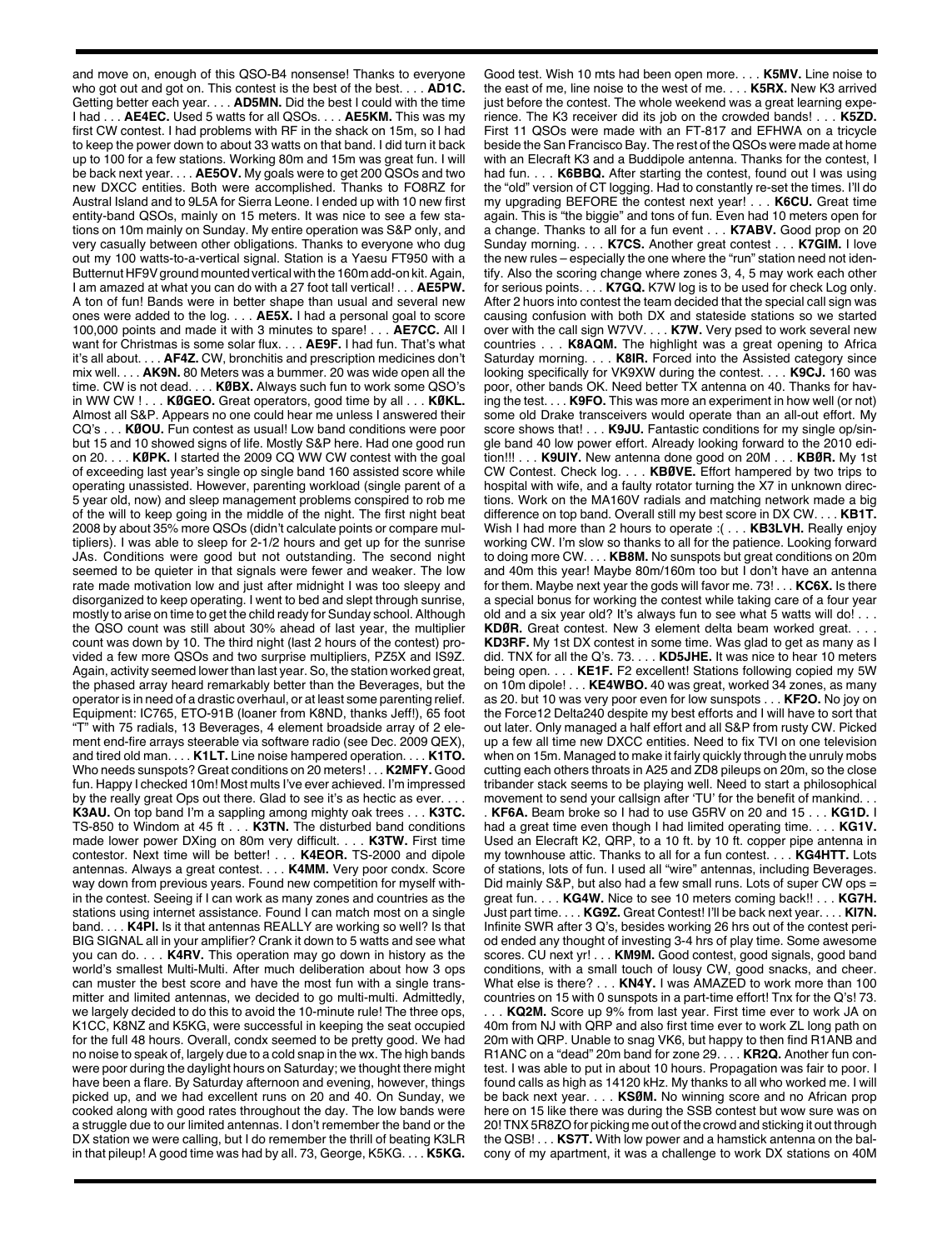only. . . . **KU6T.** After having to not operate this event last year, it was fun to get back into one of my favorite contests. I'm always amazed at what 100 watts with very basic antennas can actually accomplish in this event. In the past, I've not been able to operate on 160 meters due to lack of any half-way decent antenna. K6MM's helical vertical for 160 which he described a recent *QST*, took care of that problem. Easy to build, cheap, and worth 29 Q's and 17 mults. What a deal at twice the price!!! I've always had issues with folks copying my call as K4ZQ and many other combinations. This year, I setup a function key to send my call slowly with lots of space between the letters. That seemed to help. When folks called me K4ZQ or KVØQ, I hit that function key and that took care of the issue quickly. I always hate to see folks get dinged for copying my callsign incorrectly. I never felt loud this weekend so I spent all but one hour S&P. Had a decent run for me in the high end of 20 Sunday morning into Europe. It was nice to hear 15 open up both mornings for a change with the sunspot number of a whopping 19. It was nice to pick up a few new countries and bump into old friends. See you all again next year. . . . **KV8Q.** Flu forced me to sleep through the heart of the contest. . . . **KX1G.** Got on to give HC8GR a QSO. Worked them on 15, 20 and 40M with a CB whip and tuner. CN3A had a great 40M signal. . . . **NØJK.** Just trying for some new QRP contacts. . . . **NØRU.** Glad to see 15 meters open again. . . . **NØXM.** Another great time. Thanks to all the ops who put on these DXpeditions to activate all those multipliers. . . . **N1DG.** 5th CQ WW DX CW Contest . . . **N1NN.** Not a lot of time for this contest. The WX for the past few weekends has been garbage, so when this one turned out nice, it was time to do all of the yard work that I had put off. Not a lot of Qs, but at least I got the garage organized, the basement cleaned up and the leaves removed from the yard! :- ). . **N1SZ.** This was my first CQ WW although I worked CW SS two weeks ago. Wow! What a difference. The speeds were amazing. The DX was great. Worked South Africa and Australia using only a vertical. My only disappointment was not hearing all the JAs that everyone else did! Majority of contacts on 40 and 20 although 15 was great Sunday around noon time. The band was virtually noise free. Dito for 10 although not many QSOs. Great fun and Txs to all of you super operators. . . . **N2SO.** Great contest ! . . **N3JNX.** Not quite a contest station: 2 watts from a Icom 718 (w/Collins filters) into B&W AXS-160 shortened dipole up abt 25 ft as a flat top (3:1 VSWR, too low). Still had fun making a few contacts! Will get the ant up to 40 ft as inverted V for next time, 73! . . . **N3RIK.** Claimed score this year was my second-best in the 5 low-sunspot years 2005-09, bettered only by my 2006 score, when conditions were excellent on both 160 and 15 meters. I actually got 5 more QSOs than in '06, my best-ever QSO total in the 10 years '00-'09 inclusive. 40 meters was outstanding: got 34 more QSOs than ever before '00-'09, and 3 more mults. ZS, VK, TA, TF, and 5B all called me on 40 meters, the only band on which I worked those countries. I decided to not evey try to run on 40 in those first 3 frantic hours of the contest, and that worked well: more QSOs than in those first 3 hours in '06 or '08. In contrast, 80 meters was not nearly as good as it has been for me in recent years: I got only about half as many QSOs on 80 as I got in '05, '06, and '08, and even slightly fewer than I got in '07 in one night (time limited). Got my best 20 meter QSO total ever this year, though found slightly fewer mults on 20 than last year. The first-day run on 20 gave 384 QSOs in 4 hours, an average of 96/hr., and the second-day run 321 QSOs in 4 hours, only 80/hr average. I worked 172 DLs on all bands, over twice as many as the second-place total of 82 OKs. By staying on 20 for those two long fast EU runs, I missed the chance to run on 15 m. and rack up lots of QSOs there. But, I found lots of mults on 15, including 5N, 6W, 9L, A2, J7, and ZL, plus many SA. . . . **N3UM.** Late, late start due to other commitments! . . . **N4DXI.** Very good conditions all bands . . . **N4GJ.** Had Fun! . . . **N4LZ.** Better than expected conditions first day. Second day nnot near as good. Pleasant surprise call-ins included CP1WG, CU2JT, GJ2A, P29CW, TF8GX, TF/GØTSM, VP2E, V51YJ, ZC4LI & VP8NO. Thrill working B7P and 3W1M LP over South Pole Saturday morning. Great hearing Mike @ A25NW. Also great openinf from TX3AALSO, GREAT OPN FROM TX3A duo. . . . **N4PN.** Worked first JA I ever heard on160. Thanks! . . . **N4TZ.** Seems to me that the CW speed was up a notch this year. There were more persistent callers in the pile-ups, too. . N5JB. Part time, few hours here and there. . . . N5KF. Great condtions.Teally was aWORLDWIDEcontest this time. . . . **N5PO.** Conditions good to Asia/SA but never heard Europe in the limited time I had to operate. . . . **N5ZE.** Whoo-hoo! The bands are coming back!!! . . . **N6HE.** Operated 7 hours, end of the contest. Worked CN2R with 1/2 Watt just because I figured I could, and needed CN for my "half watt countries list." All others at 5 Watts. Antenna 20 foot end-fed wire thrown in a tree out the window. I have decided that "real" antennas are better. . . . **N6HI.**

I lasted through the first night and took a nap at midnight the second

night. The nap turned into six hours of sleep! I missed most of the Sunday European opening! Not many Europeans on 15 both days. This time I remembered to turn the antenna north in the afternoon. I caught several zone 16 stations. Also heard EY7AF almost all Saturday night. I could not raise him but did catch Khazakstan with my 100 watts. The not signing your call at every QSO virus is now a pandemic! I decided if someone doesn't sign their call I will work them and not worry about the dupe. The low bands were great and I have to compliment all the stations that worked me. The untuned loop for 40/80 actually performed well. Good to hear some activity on 10. Hopefully next year more stations will frequent the band. . . . **N6RV.** Just playing around in C&P mode (Click & Pounce). Station played well; rotor healed itself without human intervention. Note to self: Need 160M antenna. Need more sunspots. Need more time. Need more snow ... oops! That's for another soapbox. . . . **N6XI.** This was my sixth try at the CQWW CW, and I was using my new FLEX-3000 SDR for the first time. I had a great time, and did the best I have ever done. CU next year! . . . **N7EIE.** Nice to have a 10M opening onSaturday. . . . **N7QS.**Great 40 and 20 conditions. 160 and 80 appeared down from last year. First CW DX contest with the K3. Used it on 20 and 40. Loved the narrow CW filter. Three or four 6 banders and JA on four bands. Spent about 90% of the time in S&P mode. A few wicked packet pileups and a ton of busted spots. . . . **N8BJQ.** Low power, limited hours, vertical antennas, but satisfied. . . . **N8DE.** 15 meters is back! . . . **N8KU.** 300 Watts with dipoles and vertical. What fun. . . . **N8MZ.** Power

was 100 Watts. Glad to have more sunspots. 15m and 10m were open. . . . **N9BT.** Conditions were OK. I expected to hear a lot more stations on the low bands. But the 4-square 80 meter receive array proved that If I could hear them, I could work them. . . . **N9BX.** CQ WW with a poor 80M transmit antenna and minimal time can be a challenge. Next year will see some emission enhancements and more commitment! . . . **N9RE.** I had a great time operating only part time. My main focus was searching for needed DX on 40m. I was originally only going to work 40 for single band but then I ventured up to 20 and 15 and then even 10 to knock off a few more needed DX band fills! Also put up a new lazy sloping inverted L for 160m the day of the start of the contest. I wanted to shake down before the 160 contest the following weekend. First night was with no radials. Didn't play much better than my short loaded dipole at 35 ft. Saturday I spent time laying and burying five, 50 ft ground radials. What a difference those made. 160 was still poor conditions, but signals were definitely better now on the lazy sloping inverted L. Had lots of fun playing CQWW CW. Now looking forward to the top band season with a little bit better antenna! Working conditions. . . . **N9TF.** S8 line noise throughout the contest. Great sigs from East Europe. . . . **N9XR.** Time limited by back pain and need for sleep. I'm gettin' too old for this, but it's too much fun to retire yet! . . . **NA4CW.** Most enjoyable . . . **NC1C.** Just played around a little looking for new ones, using the spotting network to help me find them (for the first time ever in a contest). I did manage to get several new ones for my 2009 CQ DX Marathon as it closes down. Although using spots does help to find the "choice ones." the pileups that result from the packet hordes make it about impossible to break thru with QRP. So I check it out, see how it sounds and usually check back in 30 minutes or so after the dust clears. As always, thanks for the great ears (and patience) out there. Special mention has to go to PZ5X who really hung with me to pull my 40m signal out of the noise Friday night - thanks! . . . **NDØC.** Had alot of fun. See you all next year. . . . **ND3R.** Operated barefoot at 200W and with a rotor stuck at 45 degrees. Great for EU but not so great for Pacific. Seemed to me that conditions were very good. There was no QRN on 40. Thanks to all who worked me and upload those Q's to LoTW! . . . **ND4V.** Bands seemed to be marginally better than last year. . . . **NE4M.** Thanks for the Q's . . . **NG7Z.** Thanks to computer readouts and spot nets, good FUN!!! SD is amazing and makes contest logging FUN! I do NOT have a PC-controlled radio (yet), still FUN!!! . . . **NJ1T.** Another great contest. Glad to see 15m open again. We had good propagation in the Midwest the entire weekend. . . . **NJ9Z.** 111 countries on 20m with zero sunspots was the highlight of our weekend. Nearly 100 on 40m! . . . **NN7SS.** Hoped that 15 meters would be the bread & butter band for QRP, and It worked on Saturday. 15 did not live up to expectations on Sunday. Fortunately, 40 meters played well both nights. 20 meters is a rough place for QRP, with all the big guns. It was lots of fun! Output power was 5.0 watts per K3. . . **NO2D.** Great contest with great friends. What more could one ask for (sunspots?)! . . . **NR4M.** Great fun! . . . **NU4I.** 20m was the place to be in this one with 40m next best. Even 10m helped with openings on both days to SA and the Carribean/Central America. Many thanks to the many DXpeditioners who put on many DX countries and some very rare ones. Tks for hearing my LP sig. . . . **WØETT.** 5W and a wire isn't very competative. Nothing like a beam. . . . **WØNV.** I wanted to participate